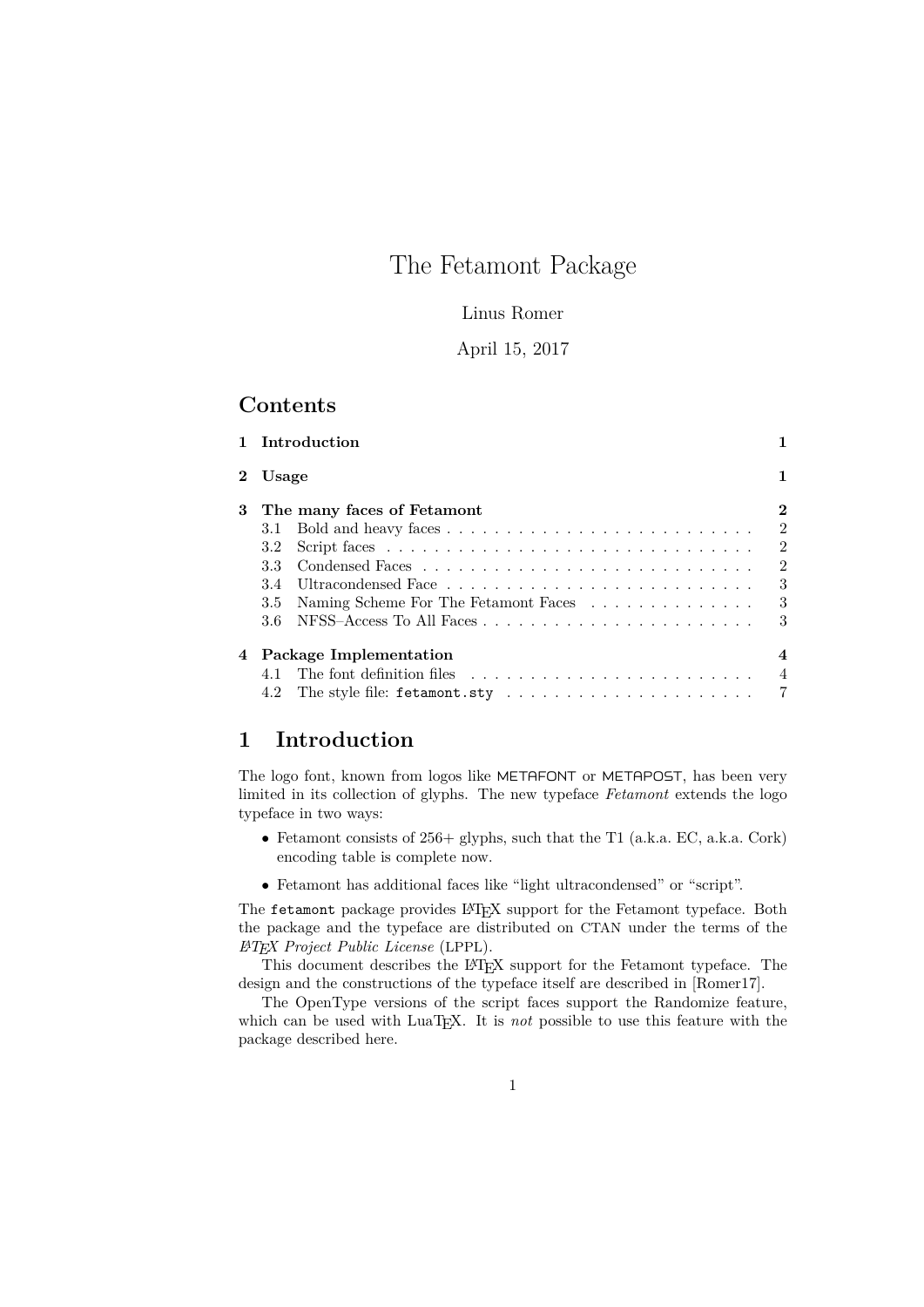### **2 Usage**

The package is loaded by \usepackage{fetamont}. There are no options provided yet for the fetamont package.

If you use the fetamont package as a replacement for the mflogo package you will probably only need the control sequences **\MF**, **\MP** and **\MT** which produce the well known logos METAFONT, METAPOST and METATYPE1.

When you need other words written in the Fetamont typeface, you may use \textffm and \textffmw. E. g. \textffm{My Logo} will produce My Logo and \textffmw{Script} will produce Script.

To gain access to all faces of Fetamont you may sometimes additionally need \ffmfamily or \ffmwfamily (see subsection 3.6).

### **3 The many faces of Fetamont**

#### **3.1 Bold and heavy faces**

The bold face of the original logo font family clearly fits better with *Computer Modern Sans Bold*, whereas the demibold face is the better choice for a combination with *Computer Modern Extended Bold*:



Ulrik Vieth has already mentioned this unsatisfactory situation in [Vieth99]. He has assumed that *Computer Modern Roman* will be used in boldface series much more frequently than *Computer Modern Sans Serif*. So he assigned the demibold faces to the bold series in his mflogo package (see [Vieth99]).

In order to be compatible to Ulrik Vieths assignment I have chosen the following naming scheme for weights:

| original name            | Fetamont name | symbol |
|--------------------------|---------------|--------|
| $\overline{\phantom{a}}$ | light         |        |
| medium                   | medium        | r      |
| demibold                 | bold          | h      |
| bold                     | heavy         |        |

#### **3.2 Script faces**

The "crazy shapes" by D. E. Knuth show impressively the randomization power of METAFONT. The Fetamont typeface has also the ability to use randomized paths. The results are the Fetamont script faces. They are drawn by a rotated ellipse pen to make it look more handwritten. The script faces may be used for comics or childish texts:

$$
\text{conv}_{\text{C}} = \text{conv}_{\text{C}} \cdot \text{conv}_{\text{C}} \cdot \text{conv}_{\text{C}} \cdot \text{conv}_{\text{C}} \cdot \text{conv}_{\text{C}} \cdot \text{conv}_{\text{C}} \cdot \text{conv}_{\text{C}} \cdot \text{conv}_{\text{C}} \cdot \text{conv}_{\text{C}} \cdot \text{conv}_{\text{C}} \cdot \text{conv}_{\text{C}} \cdot \text{conv}_{\text{C}} \cdot \text{conv}_{\text{C}} \cdot \text{conv}_{\text{C}} \cdot \text{conv}_{\text{C}} \cdot \text{conv}_{\text{C}} \cdot \text{conv}_{\text{C}} \cdot \text{conv}_{\text{C}} \cdot \text{conv}_{\text{C}} \cdot \text{conv}_{\text{C}} \cdot \text{conv}_{\text{C}} \cdot \text{conv}_{\text{C}} \cdot \text{conv}_{\text{C}} \cdot \text{conv}_{\text{C}} \cdot \text{conv}_{\text{C}} \cdot \text{conv}_{\text{C}} \cdot \text{conv}_{\text{C}} \cdot \text{conv}_{\text{C}} \cdot \text{conv}_{\text{C}} \cdot \text{conv}_{\text{C}} \cdot \text{conv}_{\text{C}} \cdot \text{conv}_{\text{C}} \cdot \text{conv}_{\text{C}} \cdot \text{conv}_{\text{C}} \cdot \text{conv}_{\text{C}} \cdot \text{conv}_{\text{C}} \cdot \text{conv}_{\text{C}} \cdot \text{conv}_{\text{C}} \cdot \text{conv}_{\text{C}} \cdot \text{conv}_{\text{C}} \cdot \text{conv}_{\text{C}} \cdot \text{conv}_{\text{C}} \cdot \text{conv}_{\text{C}} \cdot \text{conv}_{\text{C}} \cdot \text{conv}_{\text{C}} \cdot \text{conv}_{\text{C}} \cdot \text{conv}_{\text{C}} \cdot \text{conv}_{\text{C}} \cdot \text{conv}_{\text{C}} \cdot \text{conv}_{\text{C}} \cdot \text{conv}_{\text{C}} \cdot \text{conv}_{\text{C}} \cdot \text{conv}_{\text{C}} \cdot \text{conv}_{\text{C}} \cdot \text{conv}_{\text{C}} \cdot \text{conv}_{\text{C}} \cdot \text{conv}_{\text{C}} \cdot \text{conv}_{\text{C}} \cdot \text{conv}_{\text{C}} \cdot \text{conv}_{\text{C}} \cdot \text{conv}_{\text{C}} \cdot \text{conv}_{\text{C}} \cdot \text{conv}_{
$$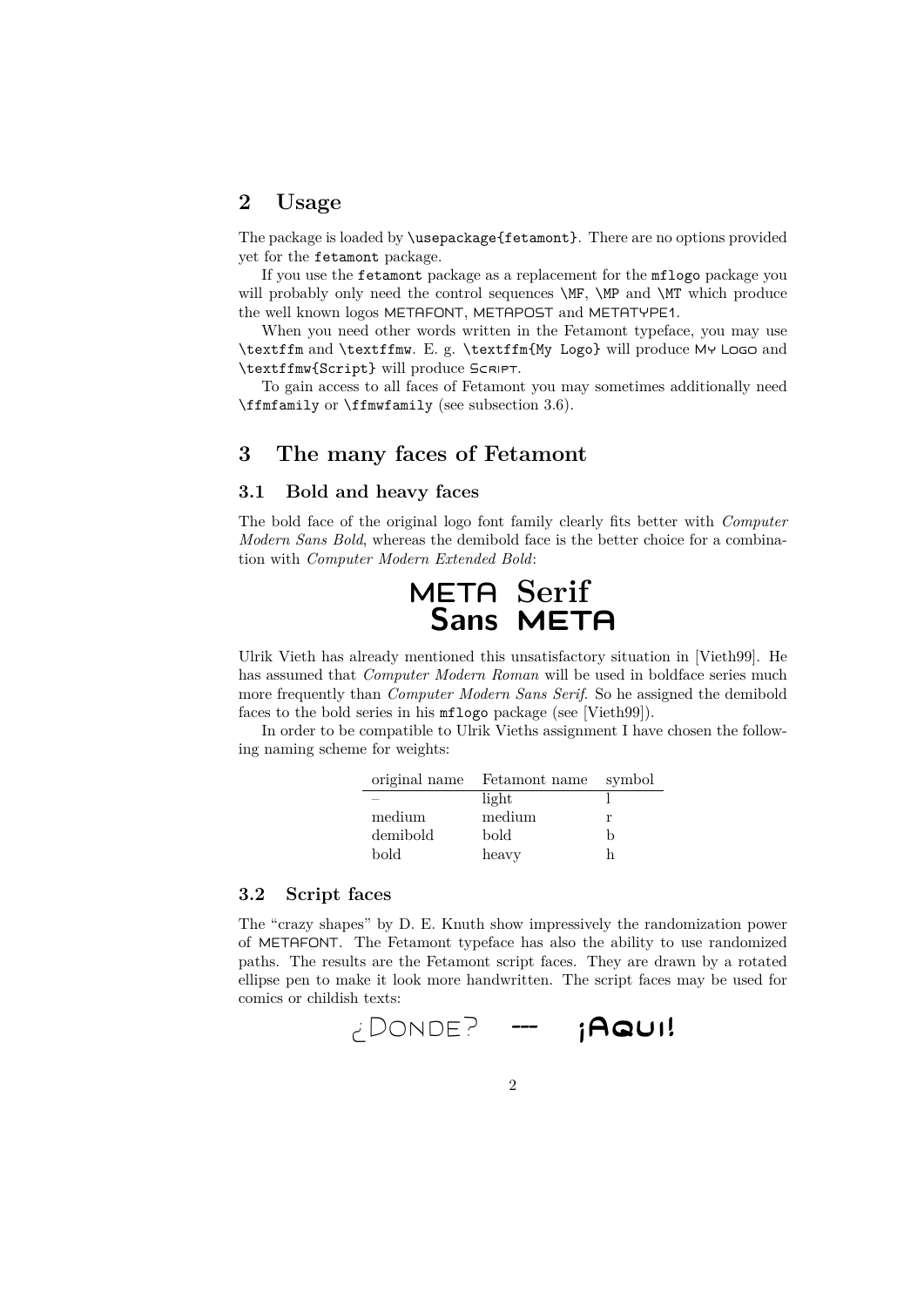### **3.3 Condensed Faces**

The titles in Knuth's books use a variant of the logo typeface that matches *Computer Modern Sans Serif Demibold Condensed 40*. So I decided to add this variant as *Fetamont Bold Condensed 40* and let also a light and medium variant benefit from the condensation.

# Light Condensed 10 **MEDIUM CONDENSED 10 BoldCondensed40**

### **3.4 Ultracondensed Face**

The credits written on movie posters are often typeset in an ultracondensed face. Also fetamont provides such a face:

## Light Ultracondensed 10

#### **3.5 Naming Scheme For The Fetamont Faces**

The file name of every face begins with the prefix ffm, which stands for «*f*ree typeface *f* etamont». The suffixes normally contain a symbol for the weight: 1 for light, r for regular, b for bold and h for heavy. The number at the end stands for the optical size (e. g. 10 pt). Depending on the face, the suffix is made of additional symbols:

| Upright                |     |             |      |                    |                        | Oblique          |       |
|------------------------|-----|-------------|------|--------------------|------------------------|------------------|-------|
|                        | r8  | b8          | h8   |                    | $\sigma$ <sup>8</sup>  | b <sub>0</sub> 8 | ho8   |
|                        | r9  | b9          | h9   |                    | O <sub>9</sub>         | bo9              | ho9   |
| 110                    | r10 | <b>b</b> 10 | h10  | 1010               | 010                    | bo10             | ho10  |
| Condensed Upright      |     |             |      |                    | Condensed Oblique      |                  |       |
| lc10                   | c10 |             |      | $l_{\rm CO}10$     | co10                   |                  |       |
|                        |     | bc40        |      |                    |                        | $b$ co $40$      |       |
| Ultracondensed Upright |     |             |      |                    | Ultracondensed Oblique |                  |       |
| lq10                   |     |             |      | lqo10              |                        |                  |       |
| Script Upright         |     |             |      |                    | Script Oblique         |                  |       |
| lw10                   | w10 | bw10        | hw10 | 1w <sub>0</sub> 10 | wo10                   | $b$ wo $10$      | hwo10 |

### **3.6 NFSS–Access To All Faces**

The following tabular shows the NFSS–access for every Fetamont face.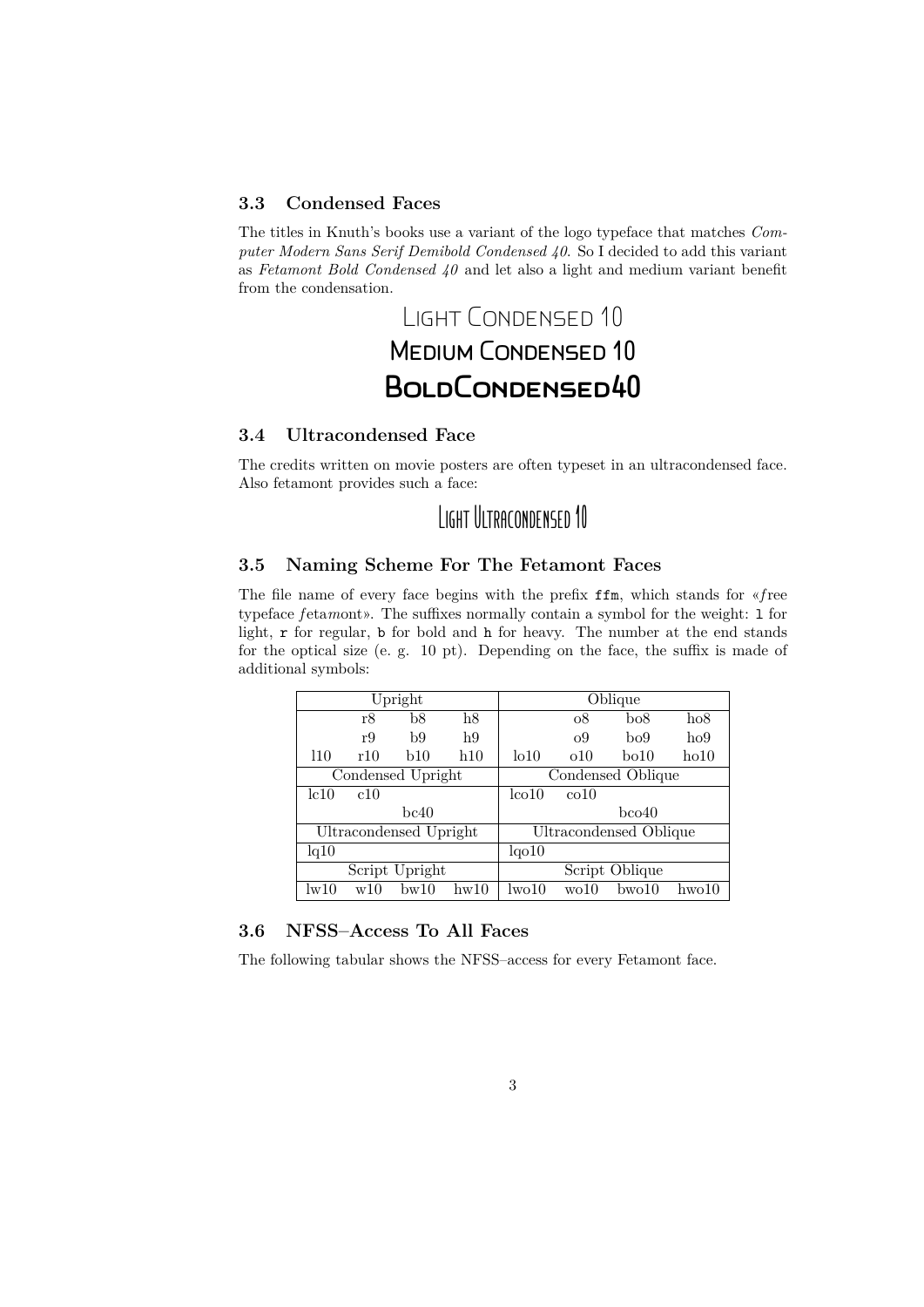| MF-name                      | low level access                       | sample                |
|------------------------------|----------------------------------------|-----------------------|
| ffm110                       | \ffmfamily\fontseries{1} \selectfont   | GAUB                  |
| ffmr10, ffmr9, ffmr8         | \ffmfamily\fontseries{m} \selectfont   | GAUB GAUB GAUB        |
| ffmb10, ffmb9, ffmb8         | \ffmfamily\fontseries{b} \selectfont   | <b>GAUB GAUB GAUB</b> |
| ffmh10, ffmh9, ffmh8         | \ffmfamily\fontseries{eb} \selectfont  | <b>GAUB GAUB GAUB</b> |
| ffmlo10                      | \ffmfamily\fontseries{1} \slshape      | GAUB                  |
| $ffmo10$ , $ffmo9$ , $ffmo8$ | \ffmfamily\fontseries{m} \slshape      | <b>GAUB GAUB</b> GAUB |
| ffmbo10, ffmbo9, ffmbo8      | \ffmfamily\fontseries{b}\slshape       | <b>GAUB GAUB</b> GAUB |
| ffmho10, ffmho9, ffmho8      | \ffmfamily\fontseries{eb}\slshape      | GAUB GAUB GAUB        |
| $f_{\text{fmlc10}}$          | \ffmfamily\fontseries{lc} \selectfont  | GAUB                  |
| $f_{\text{fmc}}$ 10          | \ffmfamily\fontseries{c} \selectfont   | GAUB                  |
| $f_{\text{Imbc}40}$          | \ffmfamily\fontseries{bc} \selectfont  | GAUB                  |
| $f_{\text{fmlco10}}$         | \ffmfamily\fontseries{lc} \slshape     | GAUB                  |
| $f_{\text{im} \text{co} 10}$ | \ffmfamily\fontseries{c}\slshape       | Gauß                  |
| $f$ fmbco $40$               | \ffmfamily\fontseries{bc}\slshape      | Gauß                  |
| $f_{mlq10}$                  | \ffmfamily\fontseries{lec}\selectfont  | GAUB                  |
| $f_{\text{m}}$ lqo $10$      | \ffmfamily\fontseries{lec}\slshape     | GAUB                  |
| ffmlw10                      | \ffmwfamily\fontseries{l} \selectfont  | GAUB                  |
| ffmw10                       | \ffmwfamily\fontseries{m} \selectfont  | GAUB                  |
| ffmbw10                      | \ffmwfamily\fontseries{b}\selectfont   | GAUB                  |
| ffmhw10                      | \ffmwfamily\fontseries{eb} \selectfont | GAUB                  |
| $f/m$ wo $10$                | \ffmwfamily\fontseries{l} \slshape     | GAUB                  |
| ffmwo10                      | \ffmwfamily\fontseries{m} \slshape     | GAUB                  |
| $f_{\text{Imbwo10}}$         | \ffmwfamily\fontseries{b}\slshape      | GAUB                  |
| $f_{mhw010}$                 | \ffmwfamily\fontseries{eb}\slshape     | Gauß                  |

## **4 Package Implementation**

### **4.1 The font definition files**

As the *T1* encoding is used for the *f*ree typeface *f* eta*m*ont, the font definition file is named T1ffm.fd. This is the default font family of Fetamont. Additionally, there is also a script font family (T1ffmw.fd).

The italic faces are always silently substituted by oblique faces.

h∗T1ffmi \DeclareFontFamily{T1}{ffm}{}

Light faces:

```
\DeclareFontShape{T1}{ffm}{l}{n}{<-> ffml10}{}
\DeclareFontShape{T1}{ffm}{l}{sl}{<-> ffmlo10}{}
\DeclareFontShape{T1}{ffm}{l}{it}{<-> ssub * ffm/l/sl}{}
```
Regular/medium faces (three different optical sizes):

```
\DeclareFontShape{T1}{ffm}{m}{n}{
 <-8> ffmr8
 <9> ffmr9
```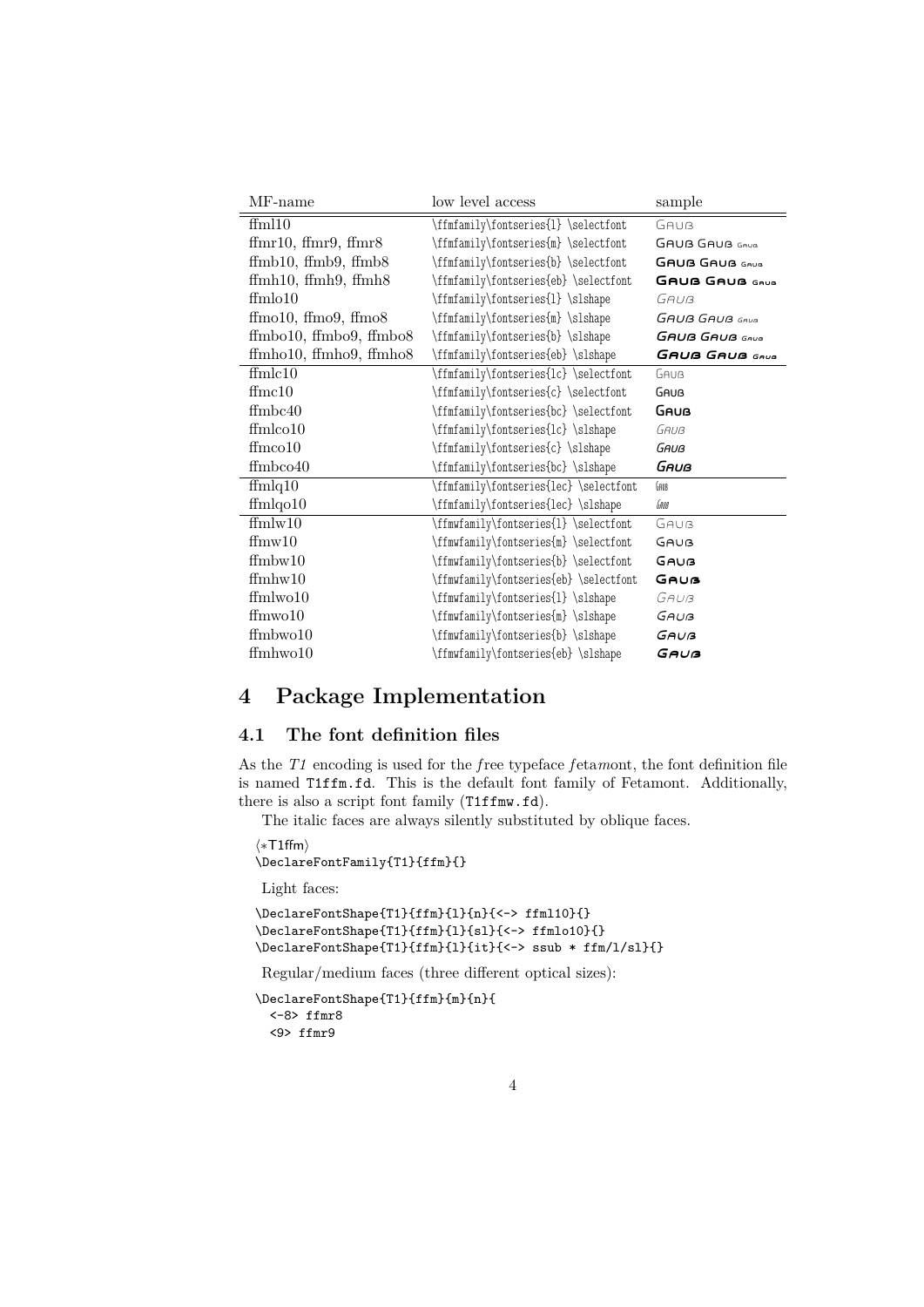```
<10-> ffmr10
}{}
\DeclareFontShape{T1}{ffm}{m}{sl}{
  <-8> ffmo8
  <9> ffmo9
  <10-> ffmo10
}{}
\DeclareFontShape{T1}{ffm}{m}{it}{
  <-> ssub * ffm/m/sl
}{}
```
Bold faces (three different optical sizes, bold extended faces are silently substituted):

```
\DeclareFontShape{T1}{ffm}{b}{n}{
  <-8> ffmb8
  <9> ffmb9
  <10-> ffmb10
}{}
\DeclareFontShape{T1}{ffm}{b}{sl}{
 <-8> ffmbo8
  <9> ffmbo9
 <10-> ffmbo10
}{}
\DeclareFontShape{T1}{ffm}{b}{it}{
  <-> ssub * ffm/b/sl
}{}
\DeclareFontShape{T1}{ffm}{bx}{n}{
  <-> ssub * ffm/b/n
}{}
\DeclareFontShape{T1}{ffm}{bx}{sl}{
 <-> ssub * ffm/b/sl
}{}
\DeclareFontShape{T1}{ffm}{bx}{it}{
 <-> ssub * ffm/b/sl
}{}
```
Heavy/extra bold faces (three different optical sizes):

```
\DeclareFontShape{T1}{ffm}{eb}{n}{
  <-8> ffmh8
  <9> ffmh9
  <10-> ffmh10
}{}
\DeclareFontShape{T1}{ffm}{eb}{sl}{
  <-8> ffmho8
  <9> ffmho9
  <10-> ffmho10
}{}
\DeclareFontShape{T1}{ffm}{eb}{it}{
  <-> ssub * ffm/h/sl
}{}
```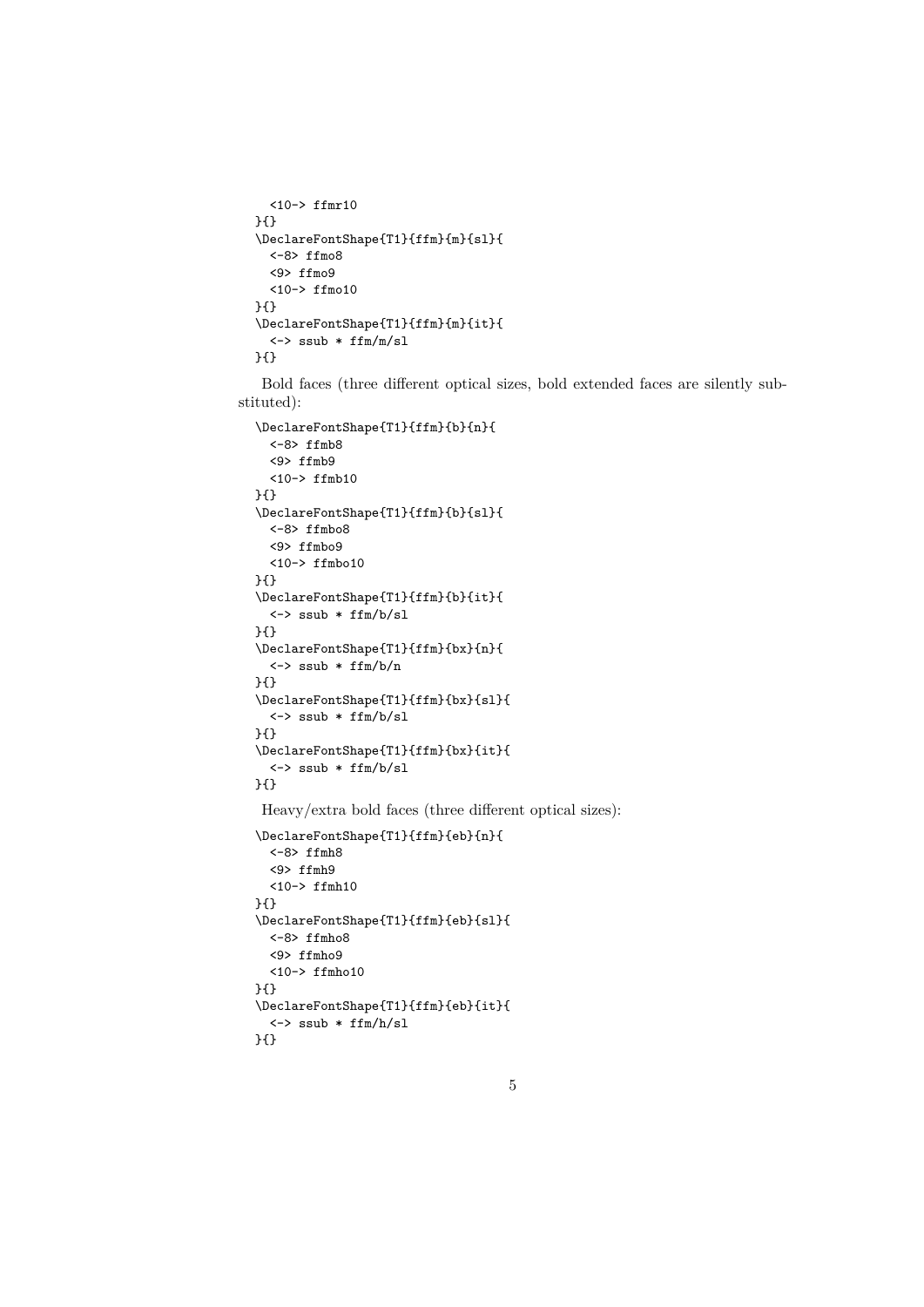Light condensed faces:

```
\DeclareFontShape{T1}{ffm}{lc}{n}{<-> ffmlc10}{}
\DeclareFontShape{T1}{ffm}{lc}{sl}{<-> ffmlco10}{}
\DeclareFontShape{T1}{ffm}{lc}{it}{<-> ssub * ffm/lc/sl}{}
```
Condensed faces:

```
\DeclareFontShape{T1}{ffm}{c}{n}{<-> ffmc10}{}
\DeclareFontShape{T1}{ffm}{c}{sl}{<-> ffmco10}{}
\DeclareFontShape{T1}{ffm}{c}{it}{<-> ssub * ffm/c/sl}{}
```
Bold condensed faces:

```
\DeclareFontShape{T1}{ffm}{bc}{n}{<-> ffmbc40}{}
\DeclareFontShape{T1}{ffm}{bc}{sl}{<-> ffmbco40}{}
\DeclareFontShape{T1}{ffm}{bc}{it}{<-> ssub * ffm/bc/sl}{}
```
Light ultra condensed faces:

```
\DeclareFontShape{T1}{ffm}{lec}{n}{<-> ffmlq10}{}
\DeclareFontShape{T1}{ffm}{lec}{sl}{<-> ffmlqo10}{}
\DeclareFontShape{T1}{ffm}{lec}{it}{<-> ssub * ffm/lec/sl}{}
\langle/T1ffm\rangle
```
The script faces need an own family for a proper NFSS–access:

```
h∗T1ffmwi
\DeclareFontFamily{T1}{ffmw}{}
```
Light faces:

```
\DeclareFontShape{T1}{ffmw}{l}{n}{<-> ffmlw10}{}
\DeclareFontShape{T1}{ffmw}{l}{sl}{<-> ffmlwo10}{}
\DeclareFontShape{T1}{ffmw}{l}{it}{<-> ssub * ffmw/l/sl}{}
```
Medium/regular faces:

```
\DeclareFontShape{T1}{ffmw}{m}{n}{
  <-> ffmw10
}{}
\DeclareFontShape{T1}{ffmw}{m}{sl}{
  <-> ffmwo10
}{}
\DeclareFontShape{T1}{ffmw}{m}{it}{
  <-> ssub * ffmw/m/sl
}{}
```
Bold faces (bold extended faces are silently substituted):

```
\DeclareFontShape{T1}{ffmw}{b}{n}{
  <-> ffmbw10
}{}
\DeclareFontShape{T1}{ffmw}{b}{sl}{
  <-> ffmbwo10
}{}
\DeclareFontShape{T1}{ffmw}{b}{it}{
 <-> ssub * ffmw/b/sl
```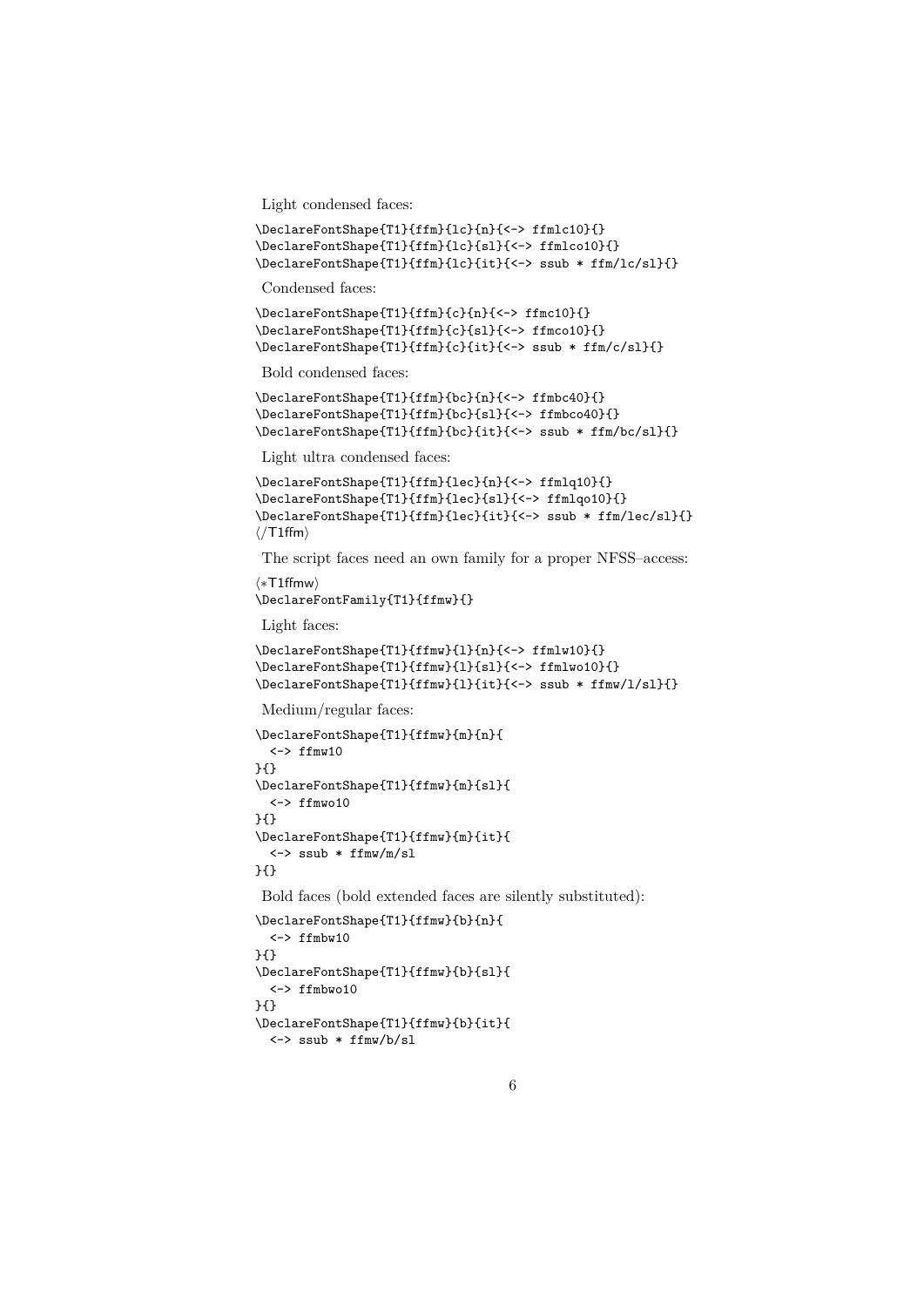```
}{}
\DeclareFontShape{T1}{ffmw}{bx}{n}{
  <-> ssub * ffmw/b/n
}{}
\DeclareFontShape{T1}{ffmw}{bx}{sl}{
  <-> ssub * ffmw/b/sl
}{}
\DeclareFontShape{T1}{ffmw}{bx}{it}{
  <-> ssub * ffmw/b/sl
}{}
Heavy/extra bold faces (three different optical sizes):
\DeclareFontShape{T1}{ffmw}{eb}{n}{
  <-> ffmhw10
}{}
\DeclareFontShape{T1}{ffmw}{eb}{sl}{
  <-> ffmhwo10
}{}
\DeclareFontShape{T1}{ffmw}{eb}{it}{
 <-> ssub * ffmw/h/sl
```
# **4.2 The style file: fetamont.sty**

}{}  $\langle$ /T1ffmw $\rangle$ 

The following macros are adapted from the mflogo package by [Vieth99].

```
\ffmfamily This is the declarative font changing command for the "normal" font family.
                h∗packagei
               \DeclareRobustCommand\ffmfamily{%
                 \not@math@alphabet\ffmfamily\relax
                 \fontencoding{T1}\fontfamily{ffm}\selectfont}
\ffmwfamily This is the declarative font changing command for the script font family.
               \DeclareRobustCommand\ffmwfamily{%
                  \not@math@alphabet\ffmwfamily\relax
                 \fontencoding{T1}\fontfamily{ffmw}\selectfont}
  \textffm This is basically the same as \ffmfamily but takes one argument.
                \DeclareTextFontCommand{\textffm}{\ffmfamily}
  \textffmw This is basically the same as \ffmwfamily but takes one argument.
                \DeclareTextFontCommand{\textffmw}{\ffmwfamily}
        \MF
These are the definitions of the METAFONT, METAPOST and METATYPE1 logos.
        \MP
        \MT
               \def\MF{\textffm{META}\@dischyph\textffm{FONT}\@}
               \def\MP{\textffm{META}\@dischyph\textffm{POST}\@}
               \def\MT{\textffm{META}\@dischyph\textffm{TYPE1}\@}
                \langle/package)
```